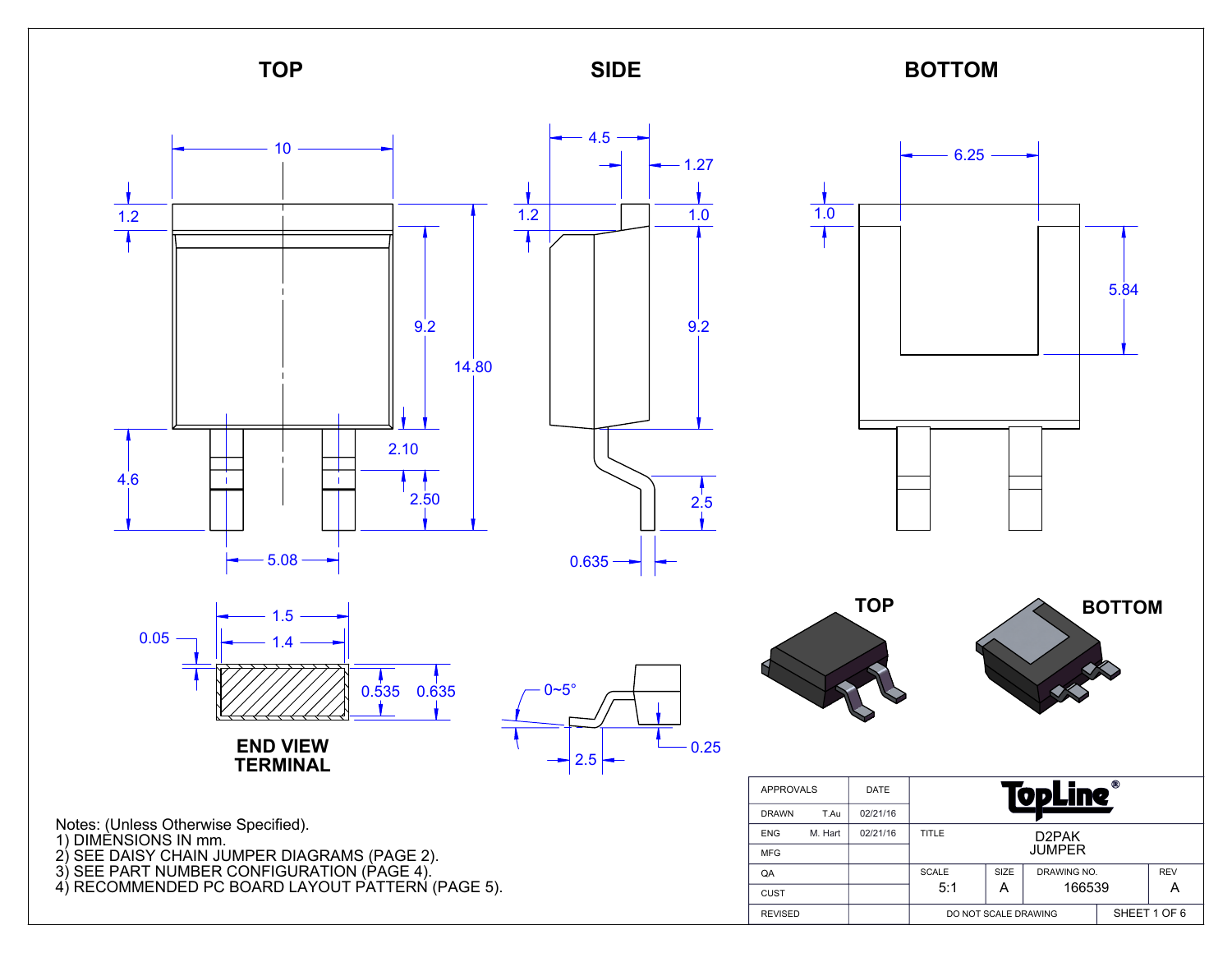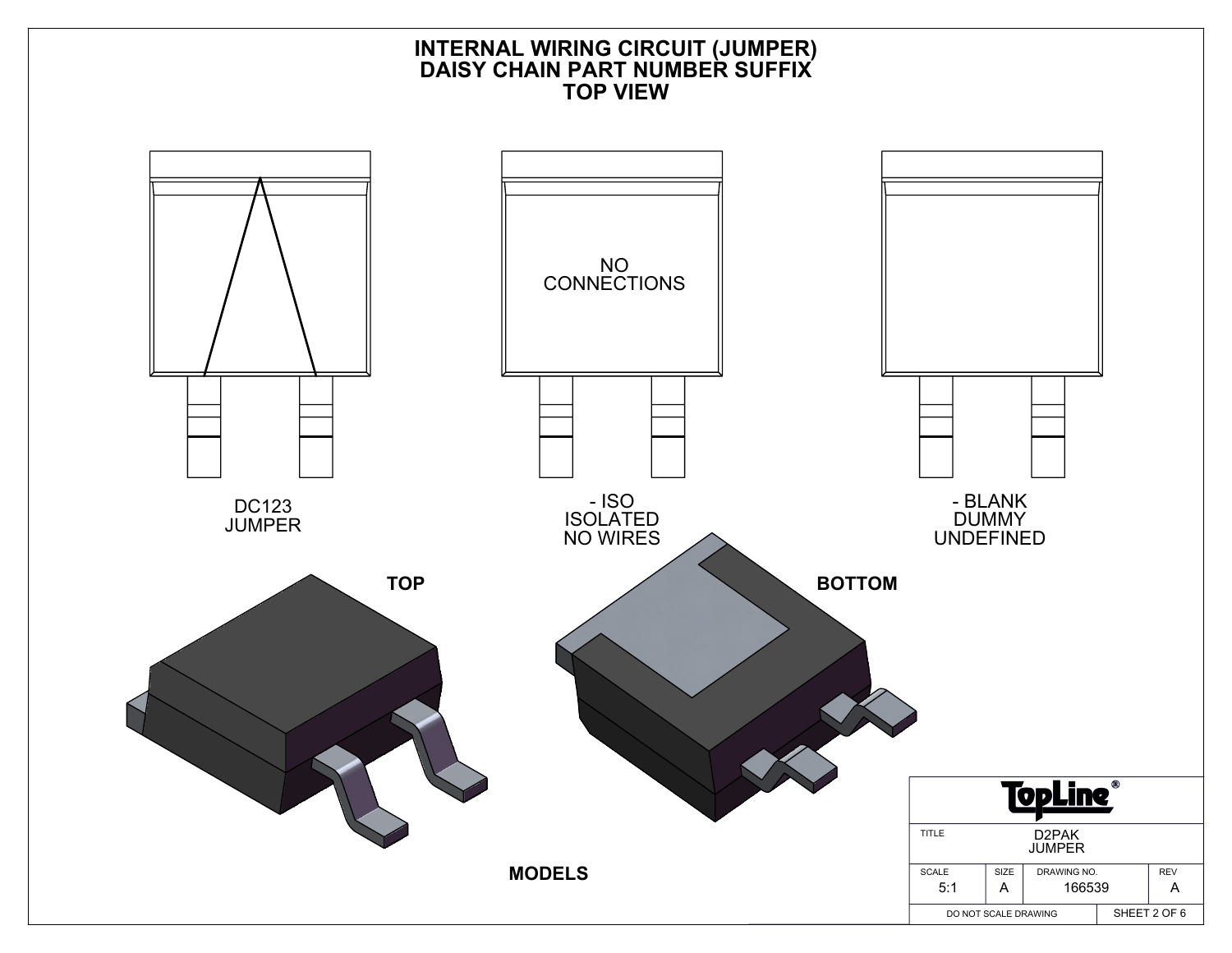

| <b>PART NUMBER</b> | <b>SHORTED</b><br><b>PINS</b> | <b>NOTES</b>          | <b>RoHS</b><br><b>Pb-FREE</b> | MSL<br><b>LEVEL</b> | <b>HALOGEN</b><br><b>FREE</b> | <b>GRADE</b>      | <b>TOP</b><br><b>MARK</b> |
|--------------------|-------------------------------|-----------------------|-------------------------------|---------------------|-------------------------------|-------------------|---------------------------|
| D2PAK E13A-T       | N/A                           | DUMMY                 | YES                           |                     | NO.                           | <b>COMMERCIAL</b> | N/A                       |
| D2PAK E13A-T-ISO   | <b>NONE</b>                   | <b>FULLY ISOLATED</b> | YFS                           |                     | ΝO                            | <b>COMMERCIAL</b> | <b>ISO</b>                |
| D2PAK E13A-T-DC123 | $1 \sim 2 \sim 3$             | ALL                   | YES                           |                     | ΝO                            | COMMERCIAL DC123  |                           |

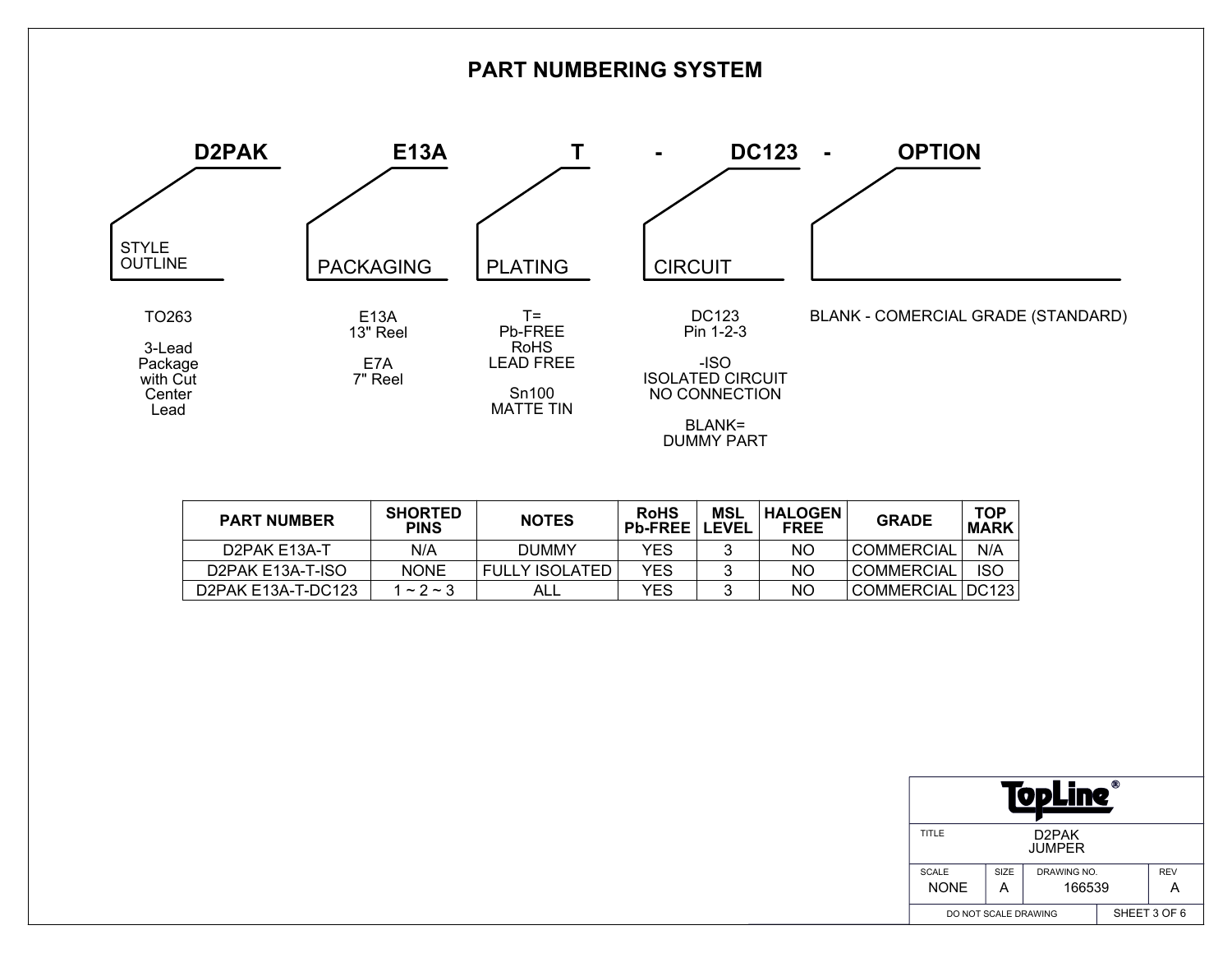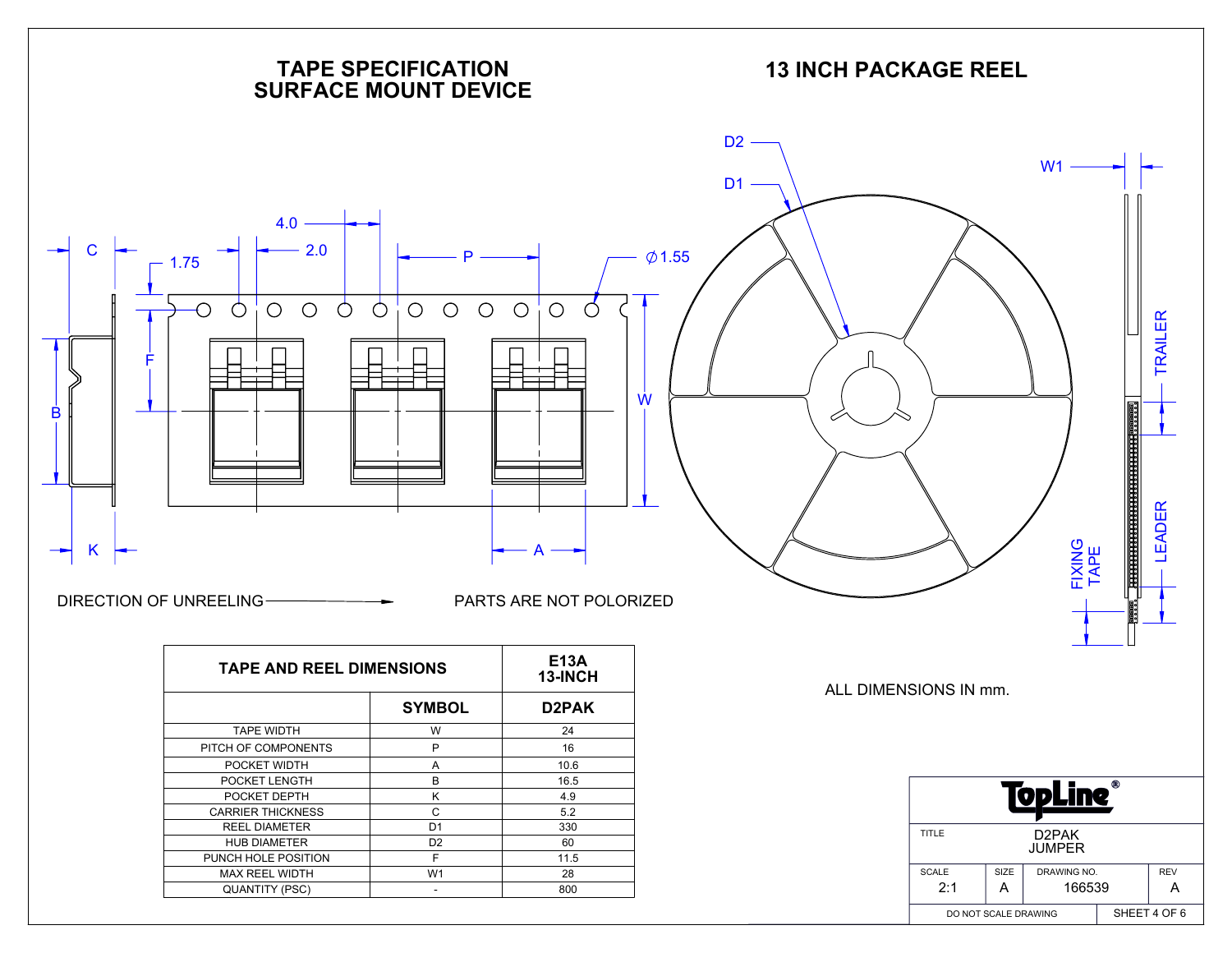